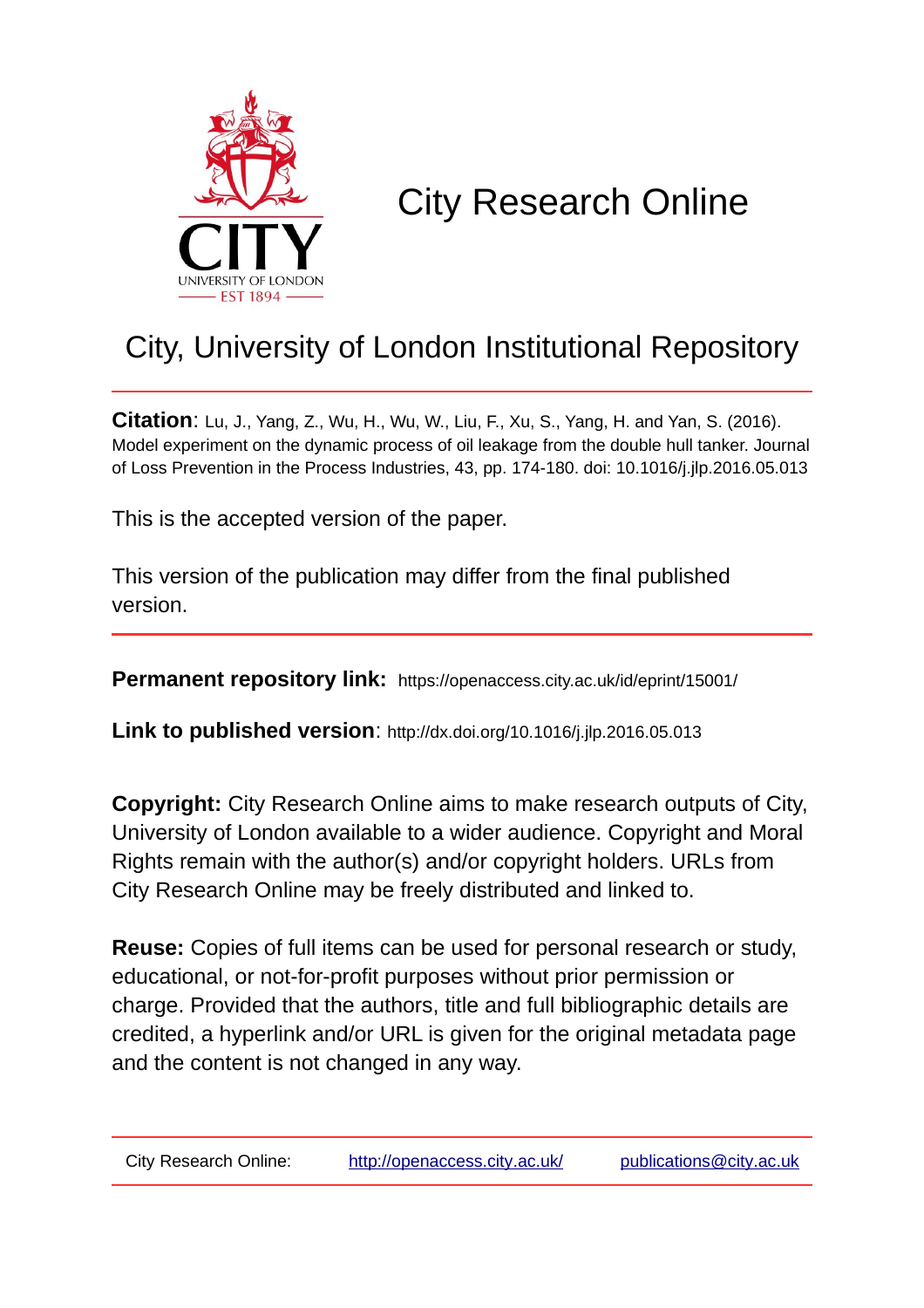## **Model experiment on the dynamic process of oil leakage from the**

## **double hull tanker**

#### Jinshu Luª, Zhenbo Yangª, Haoxiao Wuª, Wenfeng Wuª, Fengchen Liuª, Song Xuª,Hao Yangʰ, **b , Shiqiang Yan b**

**<sup>a</sup> Maritime College,Zhejiang Ocean University, Zhoushan, Zhejiang Province, China <sup>b</sup> School of Engineering and Mathematical Sciences, City University London, UK**

#### **ABSTRACT**

This paper presents an experimental investigation on oil leakage from the double hull tanker (DHT). It is designed to explore the dynamic process of oil leakage from bottom-rupture hole of DHT. The experimental test shows the leakage resistance mechanism of ballast tank space. The behavior of oil leakage from damaged DHT and dynamic features of flow in the overall process are demonstrated from experimental results. The overall process of oil leakage is divided into free-leakage and resistance-leakage stage according to the corresponding power to study the dynamic features of oil-water flow inside or outside the tank. The corresponding dominated factors of oil leakage in different stage are also pointed out, and the unsteady Bernoulli's equation is used to verify experimental results. Meanwhile, viscous effect in leakage process is discussed and the importance of hydrodynamic features associated with the mechanism of oil leakage is explored from experimental results.

#### **KEY WORDS**: **Double hull tanker; dynamic process; model experiment; oil leakage; viscous effect**

#### **1. Introduction**

Double hull tanker (DHT) design was regulated in 1992 by the International Maritime Organization (IMO) for the purpose of minimizing oil leakage in an event of a casualty (Yamaguchi and Yamanouchi, 1992). It was widely accepted that DHT is the most effective design to reduce oil leakage from a damaged tanker due to collisions and groundings in the past twenty years. So far, many experimental and numerical investigations on DHT in incidental scenarios have been carried out by different researchers. The effect of emulsification on oil leakage from damaged tanker in a series of model tests with different kinds of oil has been explored (Debra etal., 2001, 2003). The model which could determine the process of oil leakage due to changes of gravity and wave pressure caused by movements of vessel or waves on the surface was developed (Fthenakis et al., 2003). Meanwhile, numerical analysis and probabilistic corresponding numerical studies related to DHT are rarely methodology have been used to investigate the behavior of oil leakage. ((Hart and Hancock ,1992; Daidola et al., 1997; Smailys and Mindaugas, 2006). However, oil leakage is clearly a dynamic and unsteady procedure, the explorations on oil leakage from damaged DHT have not been found in

literature. The investigations on oil leakage from single hull tanker can be found in only a few papers among the available publications (Tavakoli et al., 2008, 2009, 2010, 2011, 2012). The hydrodynamic features of oil and water flow during this process have been confirmed in these investigations on single hull tanker. The ultimate volume of oil leakage due to accidental groundings or collisions could be provided in these aforementioned explorations. As these explorations were mainly based on the steady or quasi-steady assumption and focused on the ultimate amount of oil outflow or water inflow, the dynamic behaviors and the viscous effect on oil leakage have not been explored. Numerical simulation is the effective tool to capture the hydrodynamic features of oil leakage from oil tankers (Lu et al., 2010; Xiao et al., 2010; Krata et al., 2012), such as the Moving Particle Semi-Implicit method (MPS) (Koshizuka, 1996) as well as the PNU-MPS approach (Lee et al.,2011). The references cited above only focused on the single hull tanker (SHT), and the seen in literature, partially due to the complexity caused by the narrow ballast space in DHT compared with SHT. The oil-water flows from grounded tank of DHT was simulated by the program 'Flow-3D' without considering the viscosity of fluid (Peter and Lin, 1994) and the numerical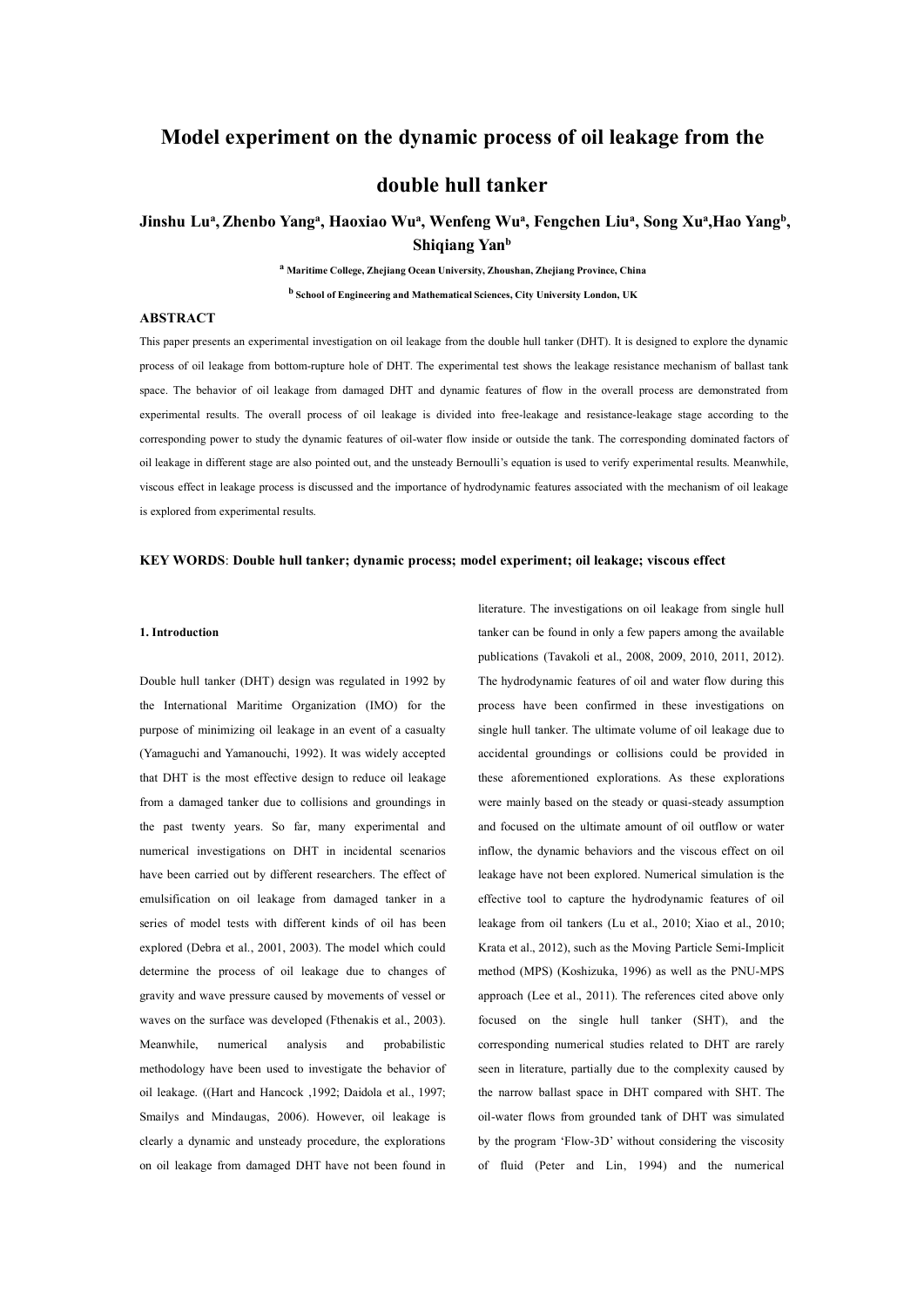investigations on oil leakage from grounded or collided cargo tankers with different hull structures (including DHT) was conducted with 2D model (Tavakoli et al., 2008; Lee et al., 2011). Nevertheless, most of the aforementioned investigations were restricted by two-dimensional condition or neglect of viscous effect, which leads to irrational numerical results, especially for flow flux (Cheng et al., 2010).

Obviously, in order to predict the behavior of submerged oil leakage and propose optimal designs to reduce the volume of oil leakage to sea, it is necessary to understand leakage resistance mechanism of ballast tank space. Relying on the model experiment, detailed investigation on the dynamic process of oil leakage from DHT was presented by analyzing flow features. Configurations of two broken holes (puncturing through two hulls) located on the bottom of tank (Tavakoli et al., 2010, 2011) were used to reflect the grounding incidents, respectively, and model tank is fixed and initially located in still water basin. The focus of the paper is to explore the factors of oil leakage from cargo tank. The Unsteady Bernoulli's equation is used in predicting volume of oil leakage from cargo tank. Based on the data from model test, the process of oil leakage into basin is presented and the behavior of ballast tank capturing oil from cargo tank is illustrated based on the hydrodynamic features of flows. More importantly, viscosity effect is considered in  $\mathbb{R}$ this exploration.

#### **2. Experimental design**

Similarity principles considering both Froude number and Reynolds number are adopted to achieve kinematic and dynamic similarity (Tavakoli et al., 2008). Vegetable oil with density of 915 kg/m<sup>3</sup> and viscosity of  $3.2 \times 10^{-5}$  m<sup>2</sup>/s was chosen as the model oil. The density and the kinematic viscosity of water are 998 kg/m<sup>3</sup> and  $1.0 \times 10^{-6}$  m<sup>2</sup>/s, respectively.

#### *2.1 The model tank*

A model tank was built at 1/40 scale of a typical tank which takes a side section of VLCC ignoring details of internal support structures inside ballast tank (Thomae, 1995; Karafiath,1992). Similar to the previous investigations (Karafiath, 1992), a J-shape ballast tank (sketched in Fig.1 (a)) was used. The height, breadth and the length of the external tank are 0.75m, 0.5m and 0.55m, respectively. The whole model is made of watertight plywood and glass for the purpose of visual observations. The thickness of the glass wall is 1cm. The height of the bottom ballast space and the width of the side ballast space are 0.06m. Two coaxial circular holes with diameter of 0.02m were drilled on internal and external bottom hull, representing the rupture of the tanker (*H1* in Fig. 1(b)). The dimensional error of scale model in this paper is  $\pm 2 \times 10^{-3}$ m.



Fig. 1 Dimensions of model tank (a) and location of the hole (b) (unit: cm)

#### *2.2 The basin*

The height, breadth and the length of the external basin are 1m, 1.2m and 2m, respectively. Meanwhile, the drain holes were arranged on the same height of model tank's draft<br>as shown in Fig.2 (a) to ensure a fixed draft of model tank in the process of experiment. The model test was carried out in a controlled environment with temperature of 10±3℃.In the experiments, the hole on the external hull (referred to as external hole) and the hole on the internal hull (referred to as internal hole) were drilled to simulate the puncturing rupture.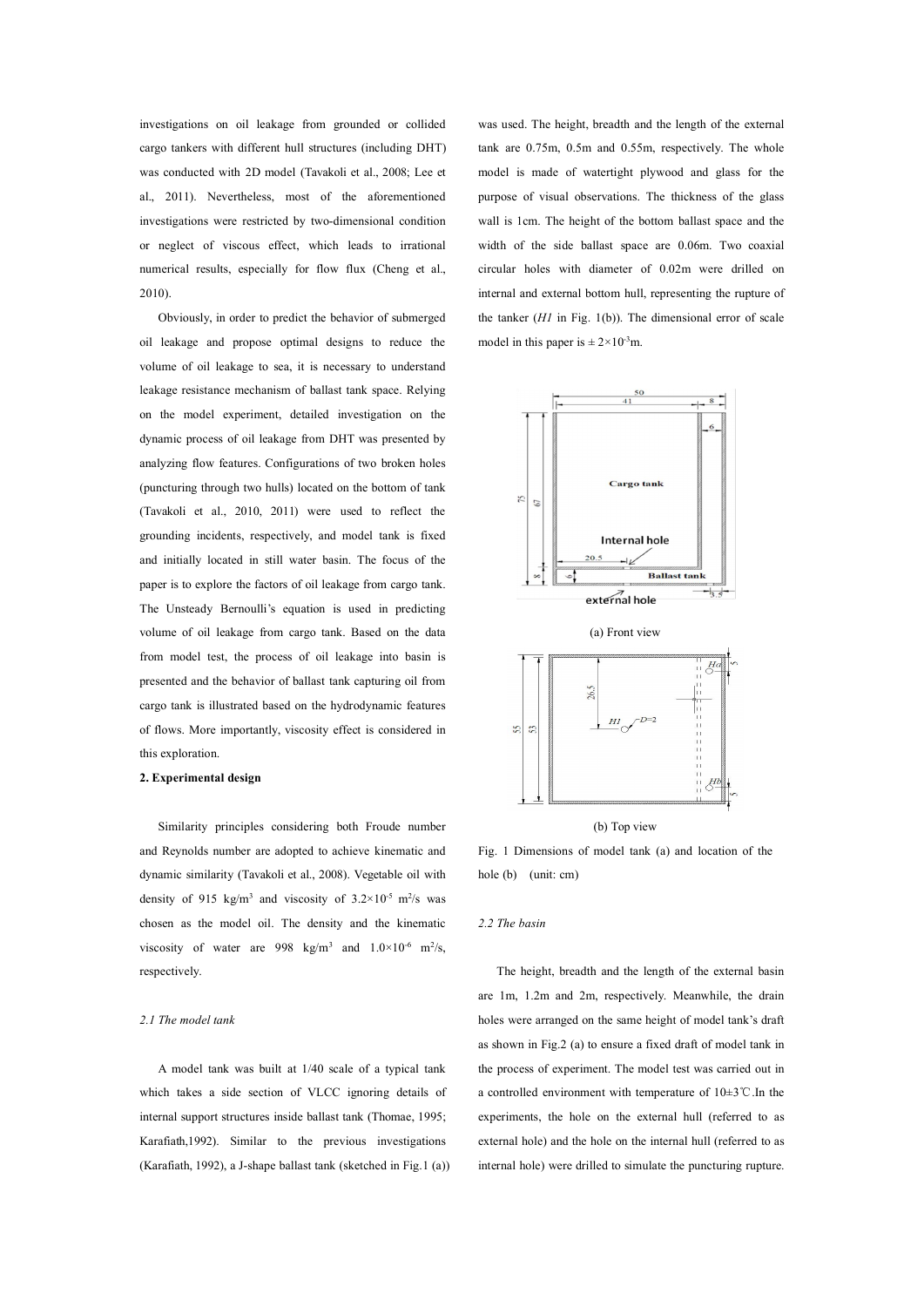The model tank was fixed in a water basin as illustrated in Fig.2 (a).

#### **3. Test setup**

#### *3.1 Experimental system*

Mechanical gates driven by the heavy object were designed and utilized to close/open holes so as to ensure the repeatability of test. As two coaxial circular holes were drilled on internal and external bottom hull, representing the rupture of the tanker, before oil leakage from cargo tank, the coaxial circular holes are plugged by two plugs. In order to avoid the effect of turbulence caused by human factors on whole flow field, fixed pulleys were adopted and arranged in appropriate position of the frame (Fig.2)to make sure that the plugs are pulled out vertically and smoothly.



(b) Side view

Fig. 2 Sketch of the test system and initial state of model test

Equipments used to observe the leakage phenomenon and measure the data of liquid level or pressure are shown in Fig.3 including computer, sensors, video cameras, meter rulers *et al*.

A meter ruler was fixed vertically on the model tank in order to record height of residual oil in cargo tank.In this test, suitable specifications of sensors (PT210 pressure transmitter and PTP703 level transmitter) were selected according to its

sensitivity and resistance to corrosion. Considering the turbulence caused by positions of sensors, the liquid level sensor (PTP703) was installed at the corners of cargo tank as illustrated in Fig.3. And the pressure sensors (PT210) were fixed on the bottom of model tank through reserved holes *Ha* and *Hb* (Fig.1 (b)). Meanwhile, the sensitivity and the accuracy of these sensors have been initially tested to ensure accuracy in order to avoid the effect of sensors on the flow field in the narrow space of ballast tank.



Fig.3 Experimental equipments

#### *3.2 Experimental procedure*

Initial height of oil in cargo tank is 0.42m and the draft of model tank is 0.27m. The thickness of the water between model tank and basin bed is 0.3m, representing the narrow space between DHT and seabed in grounding scenario. When the internal hole and external hole were opened simultaneously, oil in the cargo tank and water in the external environment flowed into the ballast tank through internal and external hole respectively. The test data was recorded by sensors in the overall process until the flow of oil and water ceased. The phenomenon of oil leakage from the model tank, particularly oil and water in the ballast tank, was observed by video camera.

#### **4. Results and [verification](javascript:void(0);)**

#### *4.1 Experimental results*

The pressure of water-oil mixture in ballast tank is illustrated in Fig.4. Meanwhile, the corresponding time history of height of oil in cargo tank provided by sensor is shown in Fig.5. The height of water-oil mixture in ballast tank is also plotted in Fig.5 through video snapshots in every 0.5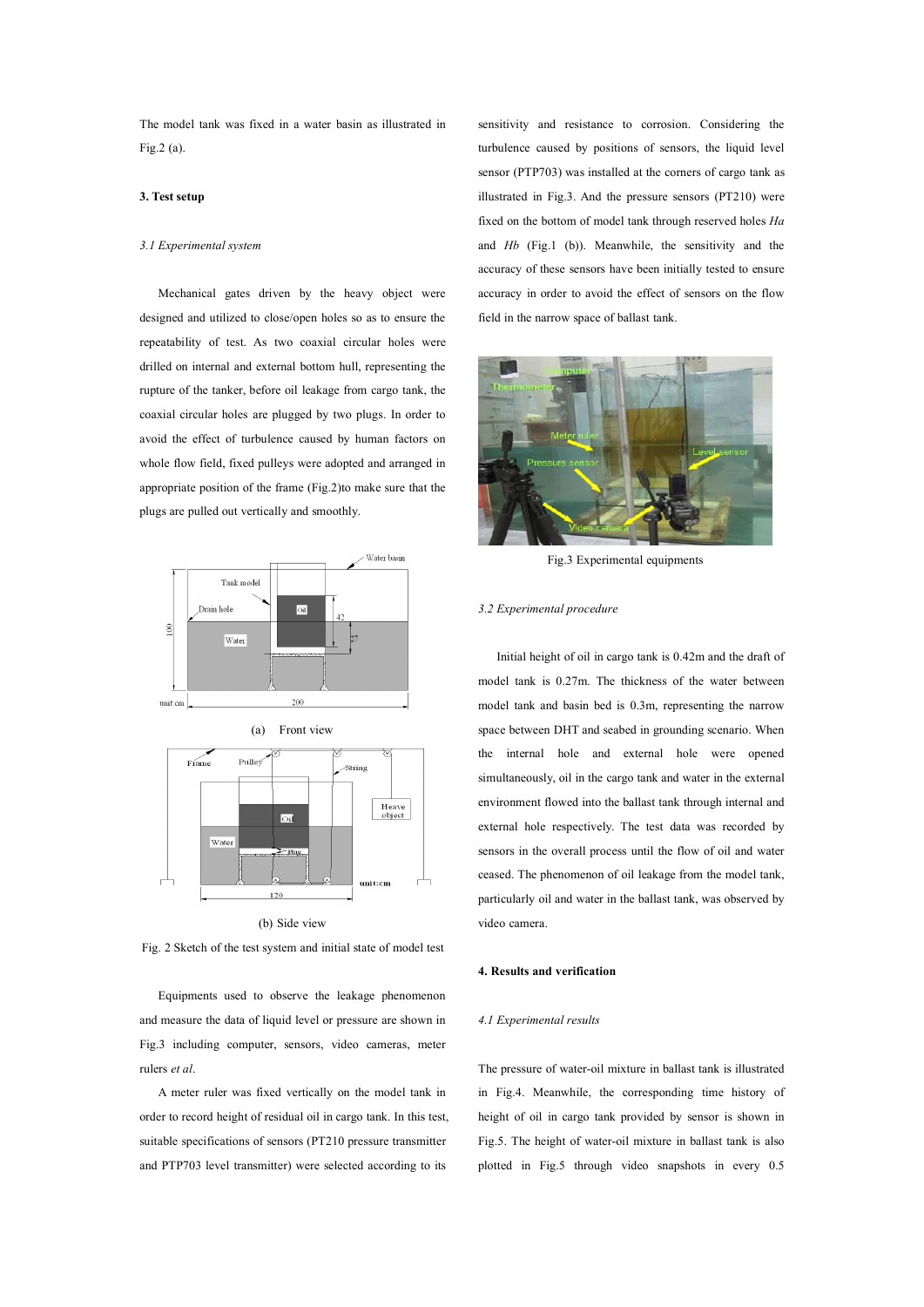

Fig.4 Time histories of Pressure of water-oil mixture in the bottom of ballast tank



Fig.5 Time histories of height of oil in cargo tank and that of oil-water mixture in ballast tank

Then the volume of oil leakage from cargo tank and that of residual oil in cargo tank can be calculated based on the test data, and the results are presented in the Fig.6.



Fig.6 Time histories of volume of residual oil in cargo tank and oil leakage from cargo tank

As shown in Fig.4, the pressure of mixture in ballast tank is almost constant at the end of oil leakage. The range of error about the process of oil leakage is acceptable, which is below 0.5%. But the change trend of pressure of oil-water mixture is obviously different with height of oil-water mixture in ballast tank, and flow characteristics of water and oil in ballast tank are more complicated due to turbulence. Even more importantly, density of oil-water mixture is variable. The exploration on density of oil–water mixture will be carried out by further works.

Considering the time histories of height of oil in cargo tank and that of oil–water mixture in ballast tank(Fig.5), the process of oil leakage can be divided obviously into two stages(free-leakage stage, resistance-leakage stage). In the free-leakage stage, the bottom space of ballast tank wasgradually filled with mixture of water and oil. In the resistance-leakage stage, the internal hole was submerged by the oil-water mixture, and the oil-water mixture flows into side space of ballast tank.

The flows of oil and water should cease after the pressure equilibrium was established. But due to larger velocity gradient and shearing stress between oil and water, clear emulsification (water-in-oil and oil-in-water droplets) has been observed, so the measurement of *H*<sub>mixture</sub> (the height of oil-water mixture in ballast tank) may have significant error.

#### *4.2 Results [verification](javascript:void(0);)*

When the process of oil leakage ended, assuming a steady state without mixture of the oil and water, the hydrostatic equilibrium in the ultimate stage of model test may be established:

$$
\rho_w g H_{\text{b-w}} = \rho_o g H_{\text{d}-\text{o}} + \rho_w g H_w \tag{1}
$$

 $H_{d-0}$  is the height of oil in ballast tank,  $H_w$  is the height of water layer in ballast tank,  $H_{b-w}$  is the draught of model tank,  $\rho$ <sup>*o*</sup> and  $\rho$ <sup>*w*</sup> stand for densities of oil and water, respectively. The hydrostatic pressure equilibrium demonstrates the concepts of DHT design, explaining how DHT can prevent oil leakage.

Before oil-water mixture in ballast tank reached bottom of internal hull, the velocity of oil leakage from cargo tank  $v<sub>h</sub>$ can be evaluated by unsteady Bernoulli's equation considering the viscosity head loss:

$$
H_{\text{oil}} - \frac{v_{\text{h}}^2}{2g} = \alpha \frac{v_{\text{h}}^2}{2g} + \frac{L}{g} \frac{dv_{\text{h}}}{dt}
$$
 (2)

Assuming the velocity is uniform along the cross section of the hole and velocity of free surface of the oil in cargo

seconds.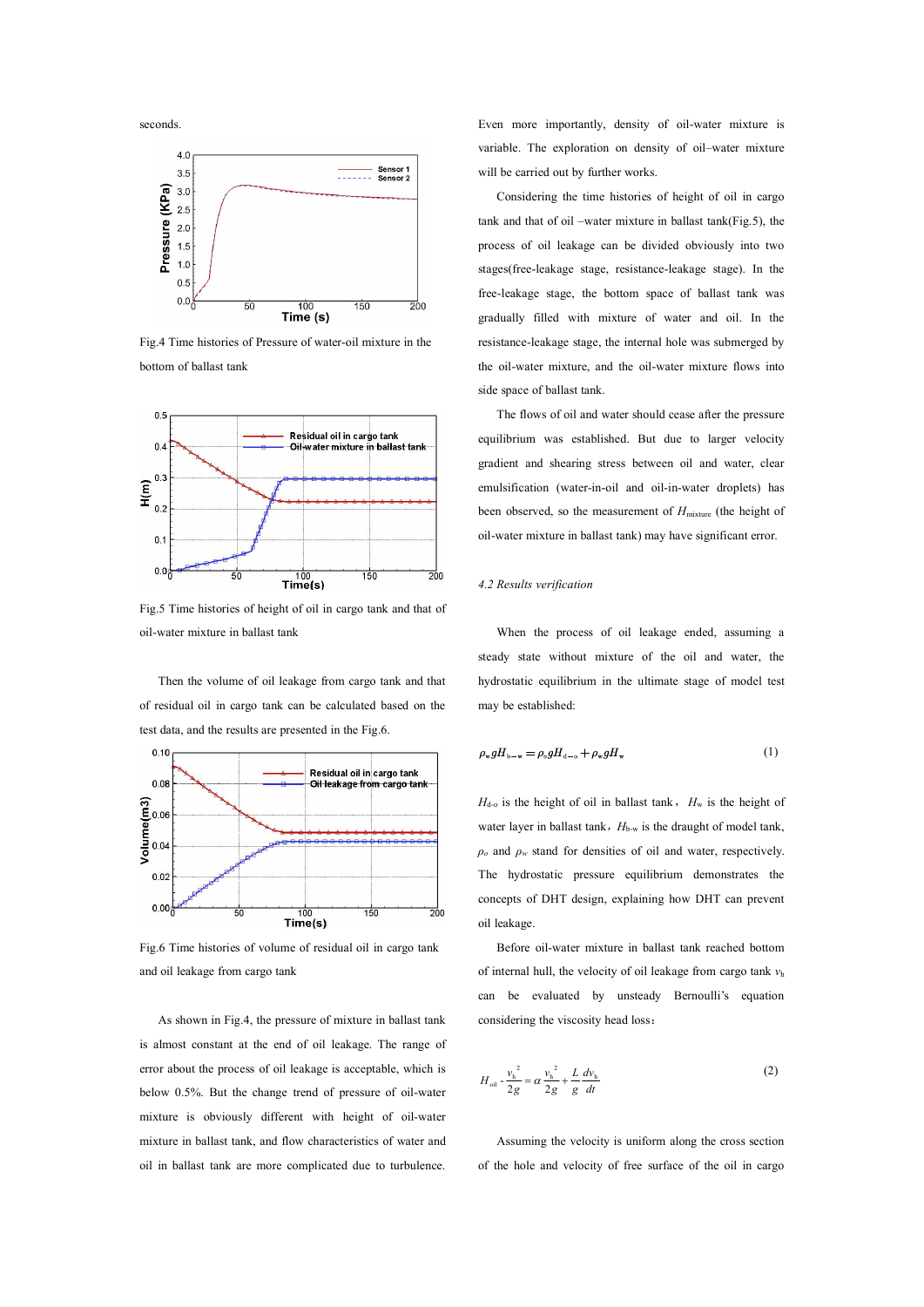tank is much less than  $v<sub>h</sub>$ . In Eq. (2), *L* is the thickness of internal hull and  $\alpha$  is the coefficient representing viscous effect;  $H_{oil}$  is the height of residual oil in cargo tank. As the thickness of internal hull is small and the velocity of free surface of oil in cargo tank is small, the term of acceleration may be insignificant and the change of  $v<sub>h</sub>$  is small. Then Eq. (2) can be simplified as follows.

$$
H_{\text{oil}} - \frac{v_{\text{h}}^2}{2g} = \alpha \frac{v_{\text{h}}^2}{2g}
$$
 (3) leakage from car  
coefficient  $\alpha$  is 0.

$$
v_{\rm h} = \sqrt{\frac{2 \, gH_{\rm oil}}{1 + \alpha}}
$$
 (4) significant role in the proc  
Therefore, if only consider

Once the time history of  $v<sub>h</sub>$  is determined by Eq. (4), the volume of oil leakage from cargo tank *V*oil can be determined:

$$
V_{\text{oil}} = \int_0^t v_{\text{h}} s dt
$$
 (5)

In which, *s* is the area of inner hole; *t* is the duration of oil leakage, *V*oil is the volume of oil leakage from cargo tank. And *H*oil was obtained from experimental result. The flow is complicated when  $H_{\text{mixture}}$  is more than 6cm. Therefore, the previous Bernoulli's equation may not work due to the effect of pressure head from free surface in water basin and extreme turbulence in ballast tank. However, when *H*<sub>oil</sub> and viscous coefficient are determined, it is surprised to find that Eq. (5) can well capture oil outflow from cargo tank in the overall process of oil leakage, whether or not the  $H_{\text{mixture}}$  is more than 6cm. Fig.7 shows a comparison of the volume of oil in cargo tank measured in experiment and that predicted based on Eq. (5).



#### Fig.7 Time histories of the volume of oil in cargo tank

Meanwhile the agreement shown in Fig.7 implies that dominated factor driving oil flow through internal hole may be the difference of hydrostatic head between cargo tank and internal hole, yet the water in basin plays an insignificant role in this particular case.

*g* coefficient  $\alpha$  is 0.8, the accuracy of experimental result is (3) leakage from cargo tank. Particularly when the viscous  $+\alpha$  Therefore, if only considering non-viscous assumption, the (4) significant role in the process of oil leakage from DHT. As shown in Fig.8, Eq. (5) can well capture the oil well illustrated. Meanwhile, the viscous coefficient plays a exploration on oil leakage may have significant error.

#### **5. Discussions**

(5) Bernoulli's equation (Eq.2),  $H_{\text{oil}}$  is for the stage where  $H_{\text{mixture}}$ As mentioned above, there are two obvious stages in the process of oil leakage. Meanwhile, according to the is smaller than 6cm (the free-leakage stage). After  $H_{\text{mixture}}$  > 6cm(resistance-leakage stage), *H*oil in Eq. (2) is replaced by height differences between oil surface in cargo tank and surface of oil-water mixture in ballast tank(i.e.  $H_{\text{oil}}=H_{\text{oil}}(t)$ - $H_{\text{mixture}} +0.06$ ,  $H_{\text{oil}}(t)$  is the height of oil in cargo tank at *t* s in resistance-leakage stage). Here different flow characteristics are discussed in these typical stages, particularly the features of water and oil in ballast tank.

#### *5.1 Dynamic characteristics of flows in free-leakage stage*

When holes were opened simultaneously, the oil in cargo tank and the water in external environment flowed into ballast tank. The potential head difference between internal hole and oil-air interface in cargo tank (0.42m) is larger than that between external hole and air-water interface in water basin (0.27m). So the momentum and velocity of oil leakage from internal hole is significantly higher than that of water from basin. Also, the downward oil flow from internal hole was accelerated while the upward water flow was decelerated by gravity. Therefore, water jet was pushed down by oil jet. Then oil jet prevented water flowing into bottom space of ballast tank, eventually oil leaked into basin. The height of residual oil in cargo tank and the height of oil-water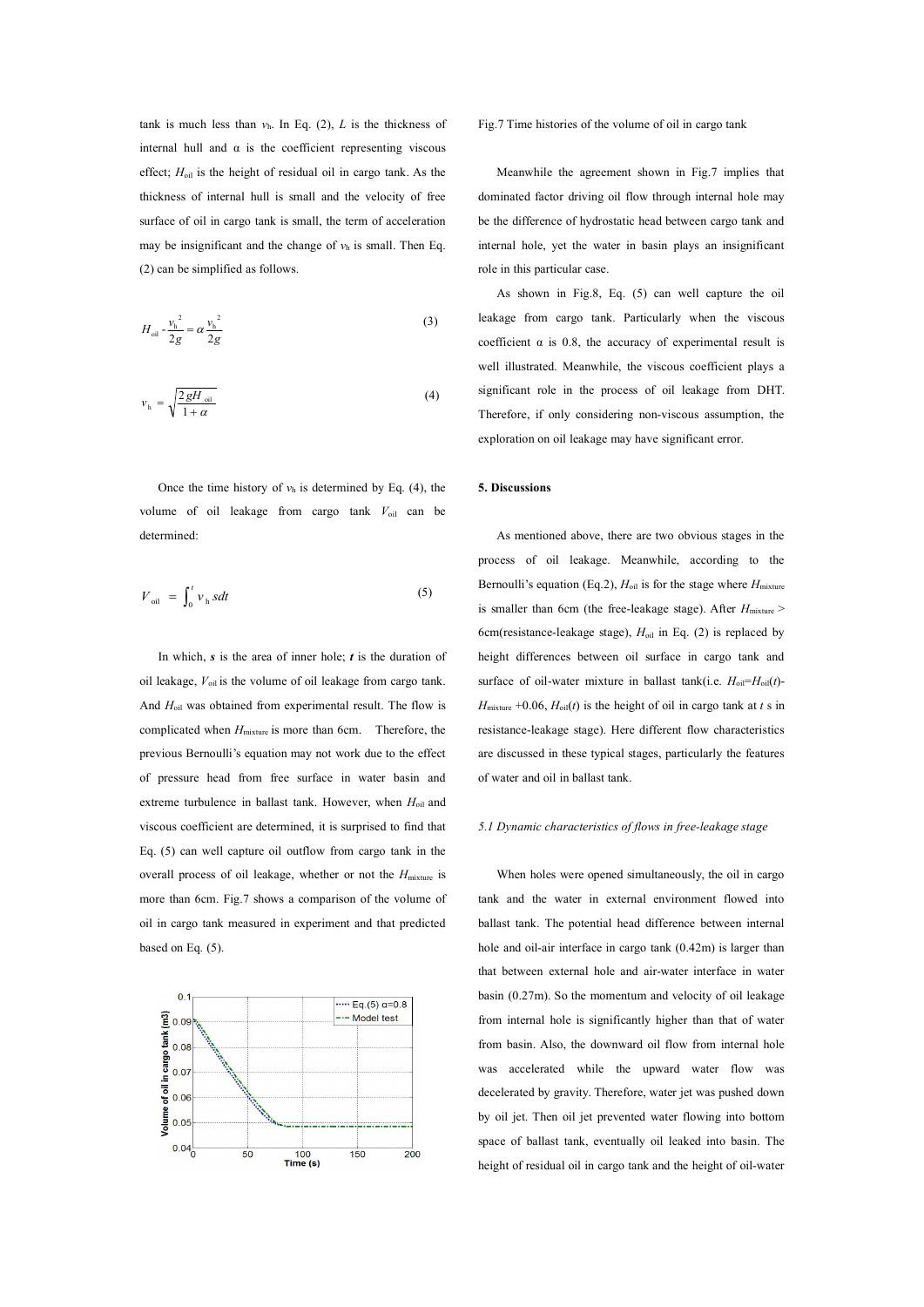mixture in bottom space of ballast tank are plotted in Fig.8. In this stage, the internal hole was not submerged by the oil-water mixture in ballast tank, and the internal hole was still exposed the air in ballast tank. In the cargo tank, oil only interacted with air in upper space of cargo tank. So the oil leakage from cargo tank was dominated by the height of oil in cargo tank in free-leakage stage. The residual volume of oil in cargo tank decreased sharply, and the volume of oil leakage from cargo tank almost increased linearly as shown in Fig.10.



Fig.8 Time histories of height of residual oil in cargo  $tank(H_{oil})$  and that of oil-water mixture in ballast tank (*H*mixtrue) in free-leakage stage



Fig.9 Time histories of volume of oil leakage in cargo tank and residual oil in cargo tank in free-leakage stage

When the oil-water mixture in ballast tank reached the bottom of the internal hull and the internal hole was submerged by oil–water mixture in ballast tank, the free-leakage stage ended.

In free-leakage stage, the typical images of flow features in bottom space of ballast tank were recorded by video camera. After oil leaked into water basin, oil flow extended towards bottom of water basin. Due to larger velocity gradient and shearing stress near on interface between oil and water, clear emulsification, water-in-oil and oil-in-water droplets were observed.

Meanwhile, certain amount of oil-water mixture was

accumulated on the bottom of ballast tank (Fig.8). Eventually, part of oil leakage from cargo tank remained in ballast tank. The oil-water mixture increases in ballast space until mixture reached the bottom of internal hull.

On the other hand, the initial height of oil in cargo tank was higher than that of water in basin. Water jet was prevented by oil jet from cargo tank. Based on the Bernoulli's equation mentioned above, the velocity of oil leakage from cargo tank  $(v_{\text{oil}})$  and that of the water flowing into ballast tank ( $v<sub>water</sub>$ ) are shown as follows:

$$
v_{\text{oil}} = \sqrt{\frac{2gH_{\text{oil}}(t)}{1+\alpha}}
$$
\n(6)

$$
v_{\text{water}} = 0 \tag{7}
$$

However, before water and oil interacted with each other,<br>the velocity of oil leakage from cargo tank is still dominated by Eq.6, and the velocity of water from basin can be approximately treated as follow:

$$
v_{\text{water}} = \sqrt{\frac{2gH_{\text{b-w}}}{1+\alpha}}
$$
 (8)

According to Eq. (8), a typical stage is included in the free-leakage stage, which sustained a little time due to the narrow bottom space of ballast tank. This stage is referred to as transient stage in this paper. When the rupture holes were open simultaneously, both oil and water showed typical features of free jet and flowed into bottom space of ballast tank. Then these two jets hit each other. It was featured by violent water-oil interaction. The initial velocity and the momentum brought by oil flow were higher than those of water flow. As a result, the position of water-oil interaction was pushed downward by oil jet, eventually oil leaked into basin.

### *5.2 Dynamic characteristics of flows in resistance-leakage stage*

When the pressure equilibrium was built, the resistance-leakage stage ended. Compared with free-leakage stage, the area of side space of ballast tank is far smaller than that of bottom space of ballast tank. Thus the height of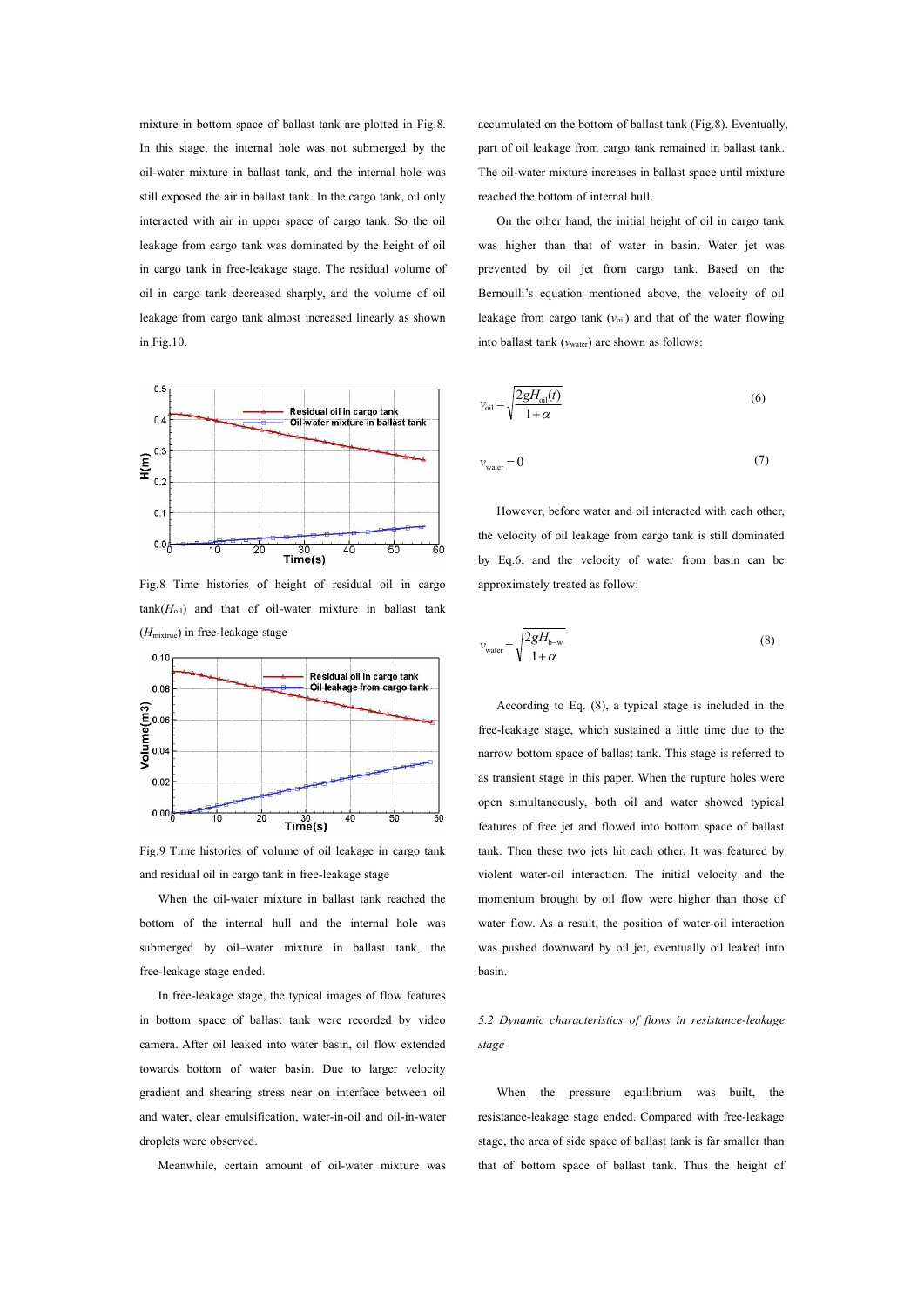oil-water mixture in side space of ballast tank increased sharply as plotted in Fig.10.



Fig.10 Time histories of height of residual oil in cargo tank  $(H<sub>oil</sub>)$  and that of the oil-water mixture in ballast tank (*H*mixture) in resistance-leakage stage

The height of residual oil in cargo tank changed slightly (Fig.10), while the volume of residual oil in cargo tank and oil leakage from cargo tank changed dramatically and nonlinearly (Fig.11).



Fig.11Time histories of volume of residual oil in cargo tank and oil leakage from cargo tank in resistance-leakage stage

When oil-water mixture in ballast tank reached and covered internal hole, oil flow through internal hole might be affected by the height of residual oil in cargo tank, the height $\overrightarrow{O}$ of oil-water mixture in ballast tank and the draught of model tank. Before the pressure equilibrium was built, the velocity of oil leakage from cargo tank  $(v_{\text{oil}})$  is also acquired by the Bernoulli's equation (Eq.6) and is shown as follow.

$$
v_{\text{oil}} = \sqrt{\frac{2g[H_{\text{oil}}(t) - H_{\text{mixture}}(t) + 0.06]}{1 + \alpha}}
$$
 (9) A series of model tests were carried

As the height of residual oil in cargo tank dropped, the velocity of oil outflow through the internal and external hole decreased. Therefore, dropping oil jet through external hole was weakened and eventually disappeared due to the decrease of pressure difference between inside and outside external hole

Although the height and volume of residual oil in cargo tank were almost constant, the process of oil leakage still continued. When pressure equilibrium was built gradually, the phenomenon of oil-water emulsification was obvious. Flows of oil and water in ballast tank were more complicated in this stage due to turbulence caused by the narrow space of ballast tank.

However, the pressure of external hole in outer basin was higher than that in ballast tank due to inertia of oil flow, so the water and oil in basin flowed into ballast tank in this time. But there was not oil leakage into basin and. At 125s approximately, this flow characteristics disappeared. In the overall process of oil leakage from cargo tank, the phenomenon of water flowing into ballast tank was found in the transient stage and the process of pressure equilibrium built gradually. But, the volume of water in ballast tank was very little due to a shorter time of water flowing into ballast tank. Furthermore, considering tension and the viscous of flow, water was not evenly distributed in bottom space of ballast tank. Certain amount of oil leakage from cargo tank was captured by ballast tank. And the final state presented in Fig.12 well illustrates the behavior of ballast tank in reducing the volume of oil leakage from damaged DHT.



Fig.12 Balanced state at the end of process of oil leakage

#### **6. Conclusions**

 $1 + \alpha$  A series of model tests were carried out to investigate the process of oil leakage from damaged double hull tanker. The dynamic analysis is presented in order to explore the leakage resistance mechanism of ballast tank space. Meanwhile, the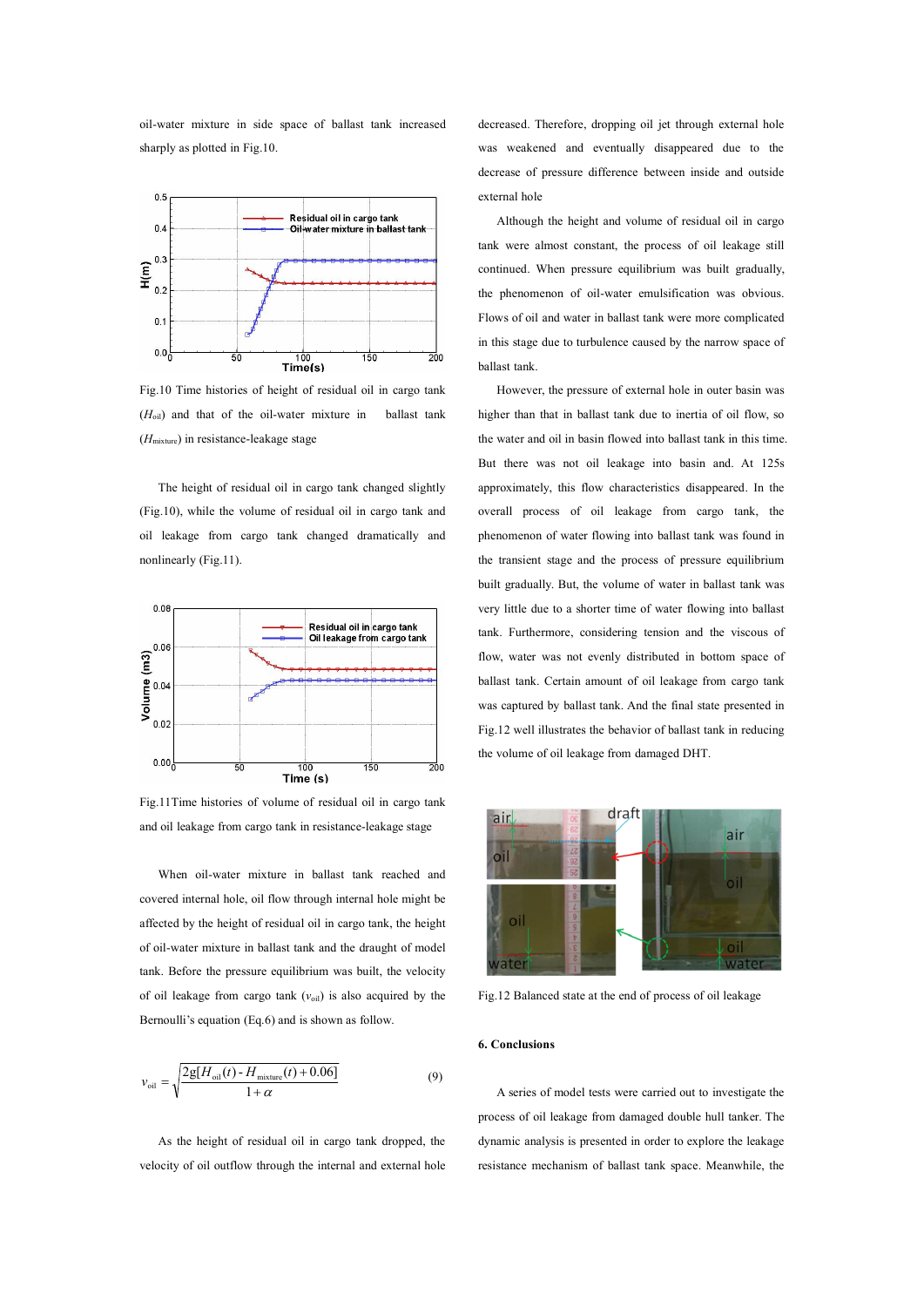behavior of oil captured by the ballast tank is well described based on dynamic analysis. More importantly, hydrodynamic features of flow associated with different stages were captured.

The results show that when bottom space of ballast tank is not filled with the mixture of water and oil, dominate factor of oil leakage from cargo tank is gravity because cargo tank and ballast tank are exposed to atmospheric pressure. While the different height between oil in cargo tank and mixture in double hull is the reason that the internal hole is<br>blocked by the mixture, but flow characteristics are more complex in ballast tank due to the effect of turbulence, viscosity, and air bubbles. Based on the dominated factors presented above, optimization of structure design can be adapted to reduce the volume of oil leakage into the sea.

The unsteady Bernoulli's equation considering the head loss is used in predicting the process of oil leakage from cargo tank. Comparison between the present numerical and the experimental results shows good agreement when viscous coefficient  $\alpha$  is 0.8. It implies the importance of viscous effect on oil leakage from damaged DHT which can reduce oil leakage into the sea water. If only considering the assumption of non-viscous, analysis of oil leakage may have significant errors. Therefore, further exploration on oil leakage from DHT is vital important under consideration of viscous effect.

#### **Acknowledgments**

We acknowledge the support of the Zhejiang Province Natural Science Foundation (LQ16E090003) , National Natural Science Foundation of China (5167090797) , Zhejiang Province Communications Department Foundation of China (2009W10).

#### **References**

- Cheng LY, Gomes DV, Nishimoto K. A Numerical Study on Oil Leakage and Damaged Stability of Oil Carrier. Proc ASME 29th Int Conf on Ocean, Offshore and Arctic Engineering 2010; 829-836.
- Daidola JC, Reyling CJ, Ameer PG . Oil outflow estimates for tankers and barges. Spill Science &Technology Bulletin. 1997; 89-98.
- Debra SB, William JL, Jeffrey L. Leaking tank experiments for heavy oils. J 2001 International oil spill conference 2001:127-131.
- Debra Simecek-Beatty, William JL, Jeffrey L.L-eaking tank experiments with orimulsionTM and canola oil.J NOAA Technical Memo random NOSOR&R6.2001.
- Fthenakis VM, Rohatgi US, Chuang BD. A model of liquid releases from a submerged vessel. J Loss Prevention in the Process Industries 2003; 61-72.
- Hart, DK, Hancock, MW .An Analysis of Expected Oil Outflow from Tankers in Collision and Grounding Using a Simplified Method. Lloyd's Register Ship Division, Safety Emergency Response Services; 1992.
- Karafiath G. Accidental Oil Spill due to Grounding: Summary of Model Test Results. NSWC; 1992.
- Koshizuka S, Oka, Y. Moving-Particle Semi-Implicity Method for Fragmentation of Incompressible Fluid. Nuclear Science and Engineering 1996; 123: 421-434.
- Krata P, Jachowski J, Montewka J. Modelling of Accidental Bunker Oil Spills as a Result of Ship's Bunker Tanks Rupture –a Case Study. Proc Int J on Marine Navigation and Safety of Sea Transportation 2012;495-500.
- Lee BH, Park JC, Kim MH, Hwang, SC. Step-by-Step Improvement of MPS Method in Simulating Violent Free-Surface Motion and Impact-Loads. Computer Methods Application Mechanical Engineering 2011; 200: 1113-1125.
- Lu JS, Gong XW, Yan SQ, Wen XF, Wu WQ. Experimental and Numerical Study on Leakage of Underwater Hole on an Oil Tanker. Proc 20th Int Offshore and Polar Eng Conf 2010; 1: 1047-1053.
- Peter ACIII, Lin CW. Hydrodynamic Analysis of Oil Outflow from Double Hull Tankers. Proc Advanced Double-Hull Technical Symposium 1994.
- Smailys V, Mindaugas Č. Estimation of expected cargo oil outflow from tanker involved in casualty. Transport 2006; 293-300.
- Tavakoli MT, Amdahl J, Ashrafian A, Leira BJ. Analytical Predictions of Oil Spill From Grounded Cargo Tankers. Proceedings of 27th International Conference on Offshore Mechanics and Arctic Engineering 2008; 911-920.
- Tavakoli MT, Amdahl J, Shrafian A, Leira BJ. Investigation of Interaction between Oil Spills and Hydrostatic Changes. Proceedings of 28th International Conference on Offshore